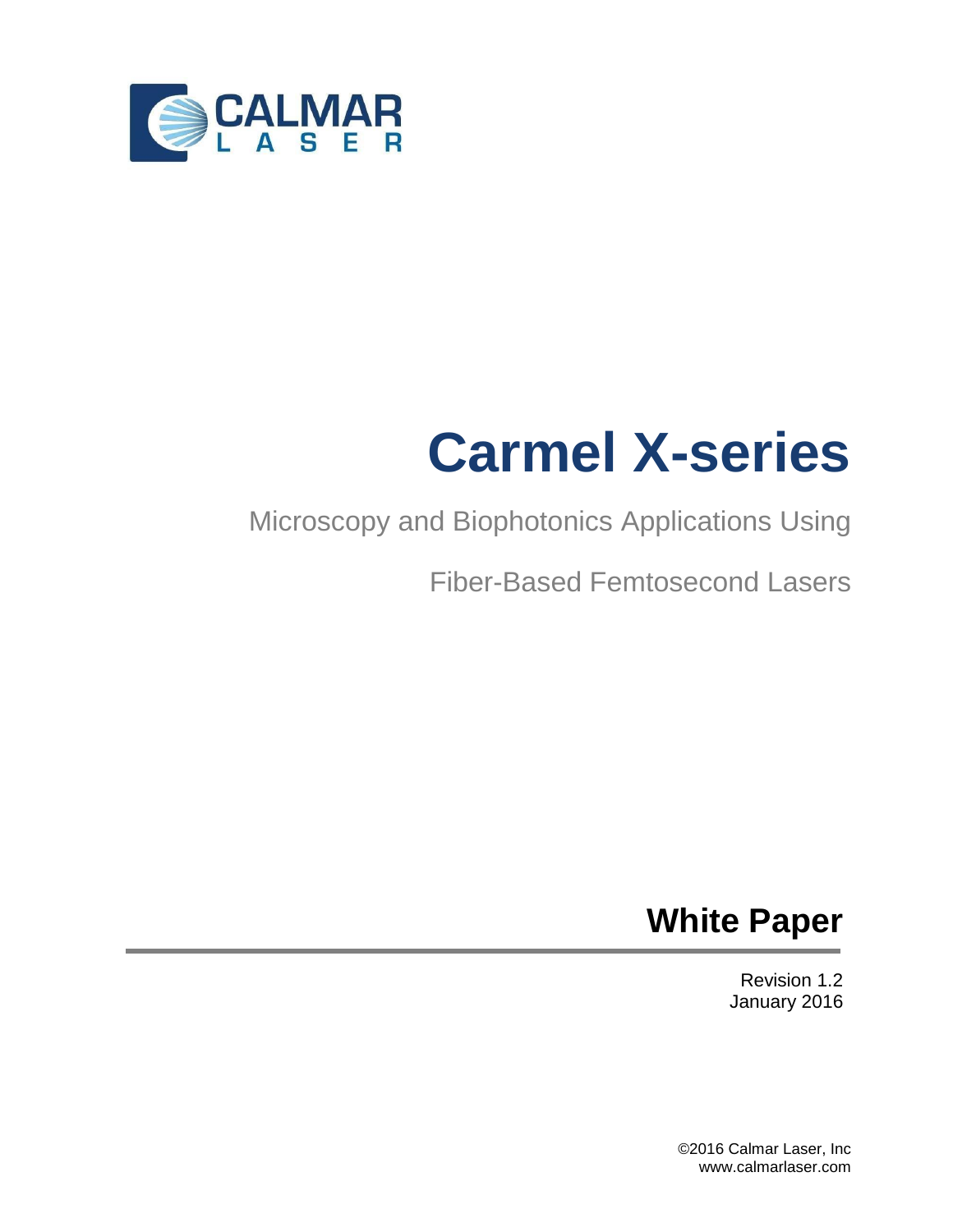



# **Overview**

The Carmel X-series is a range of high power, air-cooled, 780 nm (and optional 1550 nm), fiber-based femtosecond lasers with output powers from 0.2 to greater than 1.0 W. The system features a rack mountable controller with a robust armored cable interface to the ultra compact laser head, which facilitates its incorporation into OEM designs. The laser head is over 100 times smaller than many Ti:Sapphire lasers with a similar output power. A simple key switch interface provides for manual operation with full remote access through computer control. The X-series includes the capability of remote data logging, power monitoring, system diagnostics, and automated adjustment of the second harmonic crystal for prolonged lifetime and OEM service support. The rugged design supports 24/7 operation with an expected lifetime of  $>$ 10,000 hours.

The repetition rate can be specified from 10 to 80 MHz with a polarization-maintaining (PM) output and excellent beam quality, with an  $M^2$  < 1.2. Excellent pulse-to-pulse stability (<1% rms) combined with a clean spectrum and clean pulses over a wide operating temperature range (17- 30°C) provide superior results for both microscopy imaging and tissue ablation in biomedical applications. An RF synchronization output is provided as a trigger signal.

For multiphoton spectroscopy applications, the Carmel offers ideal performance to optimally image tissue with less scatter and lowered risk of tissue damage. The compact size and associated fiber cable make for straight forward integration into existing microscopes with minimal delivery optics.

Calmar's CFL operation is based upon the company's proprietary passive mode-locking technology, which ensures reliable startup and stable long term performance. The X-series high power fiber architecture enables end users to focus on the job at hand, and not the laser tool being used.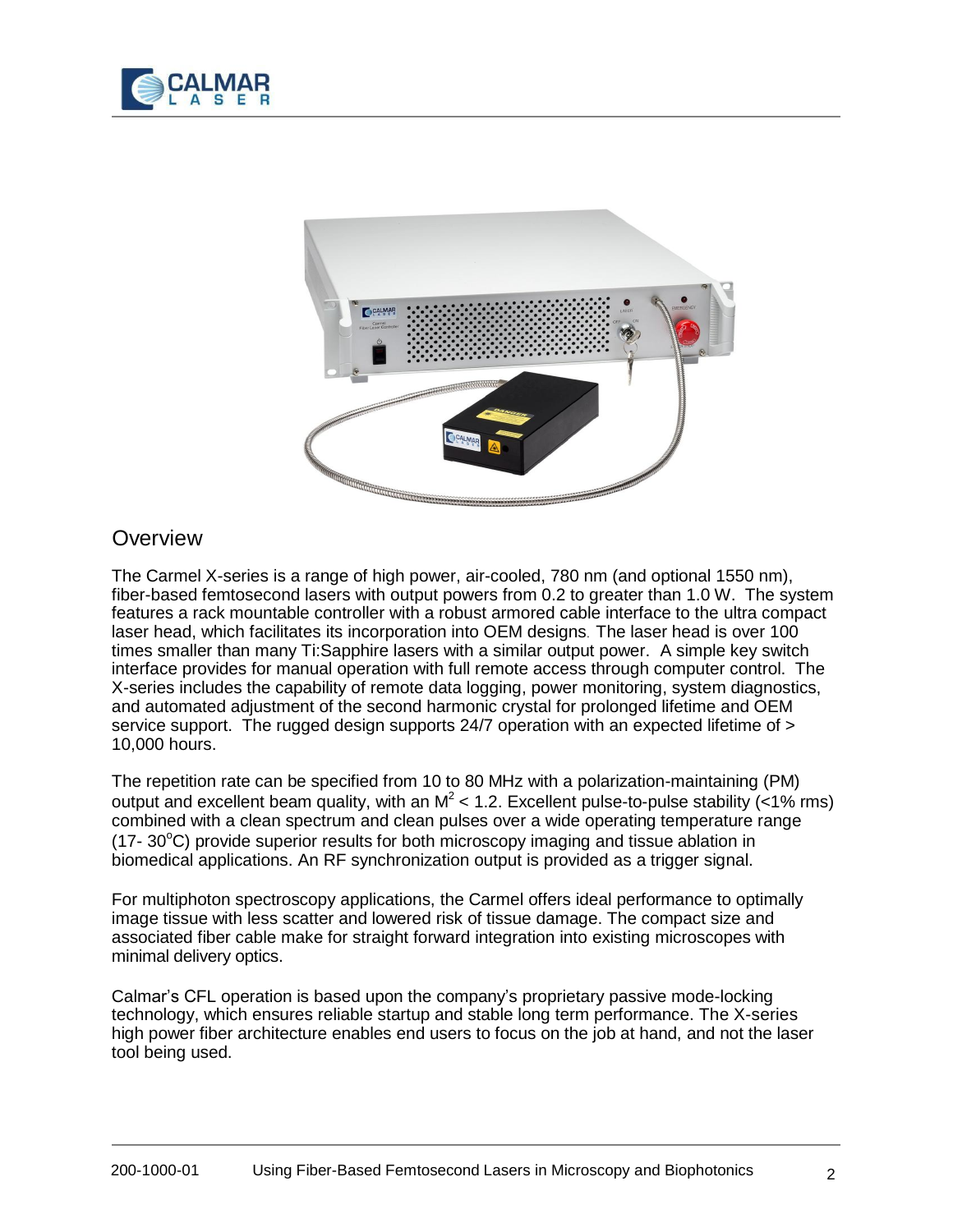

## Features

- Field proven product reliability
- Ultra compact laser head
- Easy to use
- Wavelength 780 nm
- Pulse energy  $> 12$  nJ
- Pulse widths < 90 fs with negligible pulse pedestal
- RF synchronization output
- High repetition rate up to 80 MHz
- Air cooled no chiller required
- Low power consumption
- Excellent beam pointing and pulse energy stability
- Full computer control and data logging capability
- Remote system diagnostics
- Expected lifetime > 10,000 hours

# **Background**

Since 1996, Calmar has been a technology leader in the design and manufacture of all-fiber ultrafast lasers for the ophthalmology, microelectronics, solar, telecom, and scientific research markets. Fiber lasers offer the advantages of long life semiconductor diode combined with the efficiency, reliability, performance and low cost of optical fiber amplification. These key advantages have created a significant momentum to adopt fiber laser technology (versus legacy laser technologies) for a wide range of research and industrial applications.

Calmar's femtosecond laser sources are passively mode-locked fiber lasers. Passive modelocking makes these lasers easier to operate than actively mode-locked lasers, as no external RF clock signal is required, and little or no warm-up time is needed. Temperature control is also less of an issue with passive mode-locked lasers.

Calmar's passively-mode-locked lasers produce pulses as narrow as 80 fs wide. Repetition rates are fixed in the range 10 - 100 MHz. The peak output power of a femtosecond laser is, of course, high due to the short pulse durations, and peak powers up to 10 kW can be achieved using an integrated fiber amplifier (based on Erbium (EDFA) or Ytterbium fibers (YDFA). Figure 1 shows a simplified schematic of a passively mode-locked fiber laser.



### **Figure 1 – Schematic of Passive Mode-locked Fiber Laser**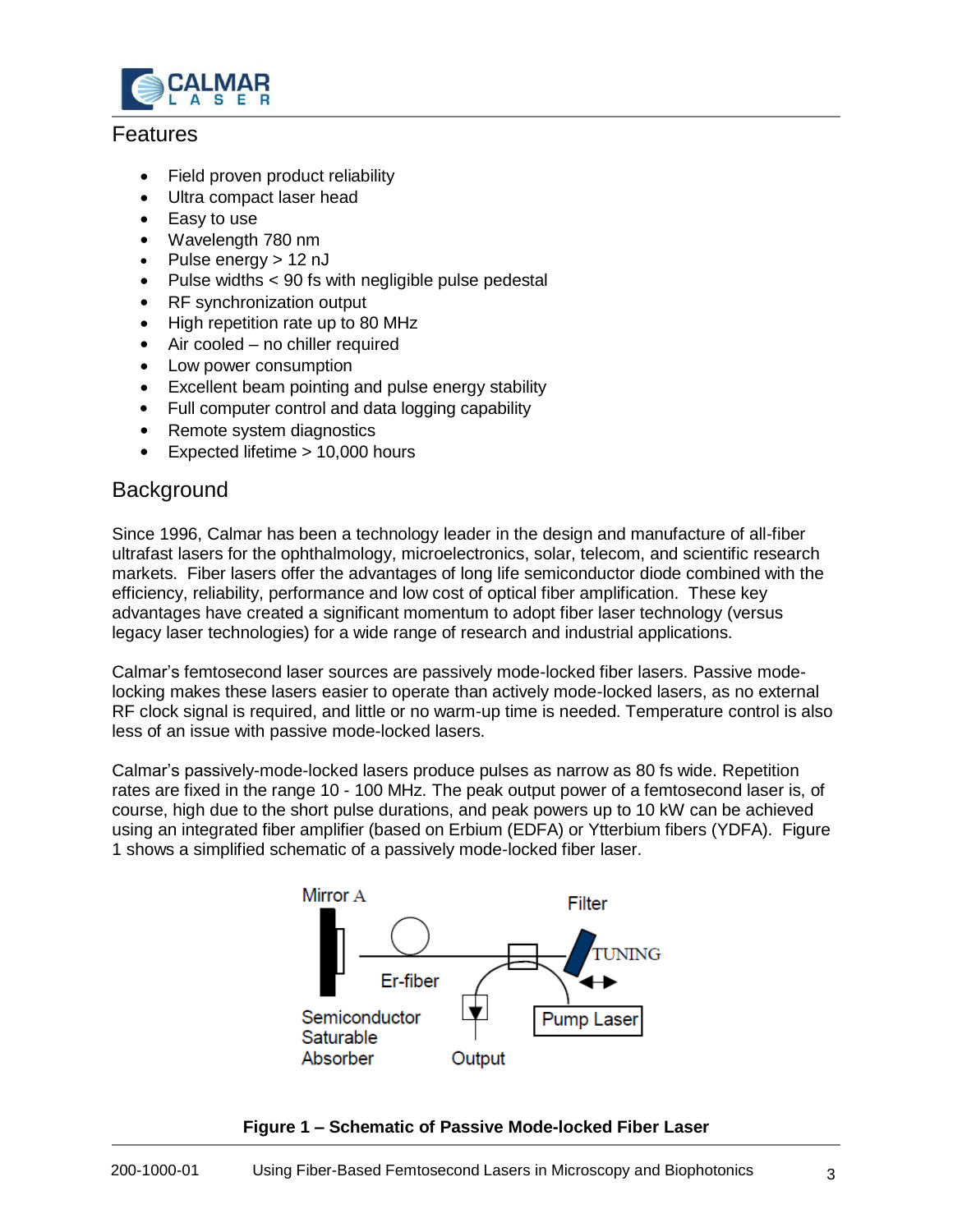

Since Calmar's fiber lasers are manufactured from discrete components, dispersive and non-linear effects can be carefully controlled. Pulse shape is transform-limited, and the pedestal is typically 20dB lower than the signal.

Calmar's lasers are recognized for their stability, as demonstrated by their low timing jitter and low amplitude noise, thereby ensuring that the quality of the laser output meets even the most stringent test requirements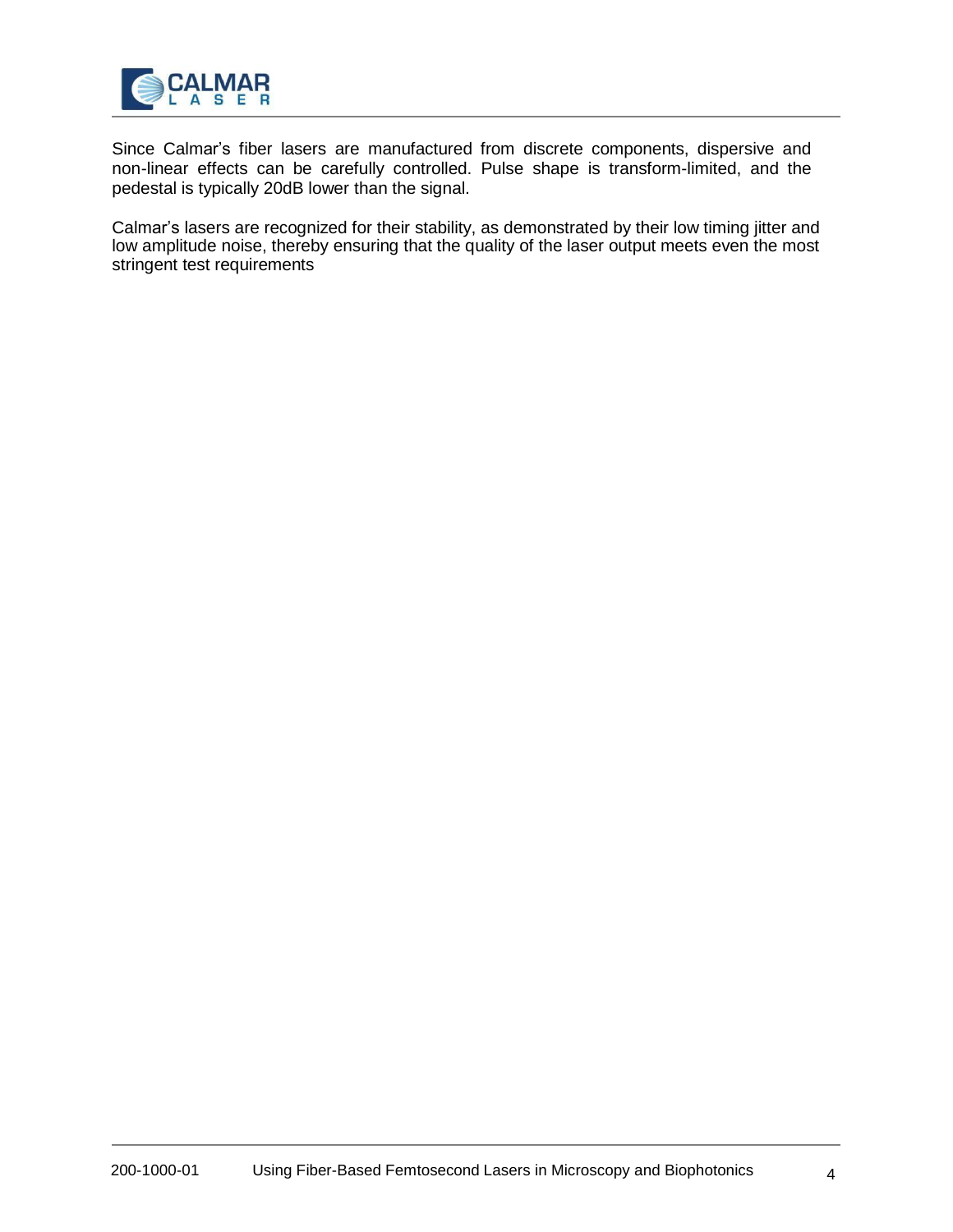

# Carmel X-series Specifications

The following table provides specifications for the Carmel X-series Femtosecond Fiber laser.

# **Technical Specifications<sup>1</sup>**

| <b>Model Number</b>                                                             | CFL-                                                                        |           |     |
|---------------------------------------------------------------------------------|-----------------------------------------------------------------------------|-----------|-----|
| Surffix                                                                         | 04                                                                          | 05        | 10  |
| <b>OPTICAL</b>                                                                  |                                                                             |           |     |
| Average Power (W)                                                               | 0.25                                                                        | 0.5       | 1.0 |
| Repetition Rate <sup>2</sup> (MHz)                                              | $10 - 80$                                                                   | $10 - 80$ | 80  |
| Central Wavelength <sup>3</sup> (nm)                                            | 780                                                                         |           |     |
| Minimum Pulse Width <sup>4</sup> (fs)                                           | < 90                                                                        |           |     |
| Spectra Width (nm)                                                              | $~\sim$ 10                                                                  |           |     |
| Pulse Energy <sup>5</sup> (nJ)                                                  | Up to 12.5                                                                  |           |     |
| Beam Quality, M <sup>2</sup>                                                    | < 1.2                                                                       |           |     |
| Beam Diameter at Exit 200 (mm)                                                  | 1.6 (typical)                                                               |           |     |
| Beam Roundness (%)                                                              | > 90                                                                        |           |     |
| Polarization Extinction Ratio (dB)                                              | > 25                                                                        |           |     |
| Power Stability in Operating Temperature<br>Range (% rms, 8 hours) <sup>6</sup> | < 1                                                                         |           |     |
| Termination / Output                                                            | Free space, collimated beam                                                 |           |     |
| <b>ELECTRICAL</b>                                                               |                                                                             |           |     |
| Supply Voltage (VAC)                                                            | 85 - 264 autoranging                                                        |           |     |
| Supply Frequency (Hz)                                                           | 47 - 63 autoranging                                                         |           |     |
| Power Consumption (VA)                                                          | 200                                                                         |           |     |
| RF Synchronization Output (V)                                                   | 0.5 with SMA connector                                                      |           |     |
| <b>MECHANICAL</b>                                                               |                                                                             |           |     |
| Warmp up time (min)                                                             | 10 (typical)                                                                |           |     |
| Operating Temperature (°C)                                                      | $17 - 30$                                                                   |           |     |
| Storage Temperature (°C)                                                        | $0 - 50$                                                                    |           |     |
| Connection between Controller and Head <sup>7</sup>                             | 1 m fixed armored fiber cable                                               |           |     |
| Laser Head Dimensions (cm)                                                      | $9.0(w) \times 18(d) \times 3.5(h)$                                         |           |     |
| Laser Controller Dimensions (cm)                                                | 44(w) x 48(d) x 9.8(h); 19" 2U                                              |           |     |
| Laser Head Weight (kg)                                                          | 0.8 (typical)                                                               |           |     |
| Laser Controller Weight (kg)                                                    | 13.6 (typical)                                                              |           |     |
| Cooling                                                                         | Air-cooled by low noise fan                                                 |           |     |
| <b>I/O CONTROL</b>                                                              |                                                                             |           |     |
| Communication Interface Type                                                    | RS232, Monitor Ports                                                        |           |     |
| Laser Status Indicators on Controller Front<br>Panel                            | Electrical Power On/Off, Laser On and Operational,<br><b>Emergency Stop</b> |           |     |

<sup>1</sup> Due to our continuous improvement philosophy, all product specifications are subject to change without prior notice. Please contact<br>the factory for customized specifications.

<sup>2</sup> For the -04 and -05 models, the repetition rate needs to be specified at the time of purchase.

<sup>3</sup> 1550 nm output is also available from a separate port (switchable with the 780 nm output). This option should be specified at the time of purchase, please contact the factory for more details.

4 A sech<sup>2</sup> pulse shape (deconvolution factor of 0.65) is used to determine the pulse width from the second harmonic autocorrelation trace

<sup>5</sup> The absolute pulse energy will depend on the version and specified repetition rate.

<sup>e</sup> With a temperature control ± 0.5°C.

7 Please contact the factory for other cable length options.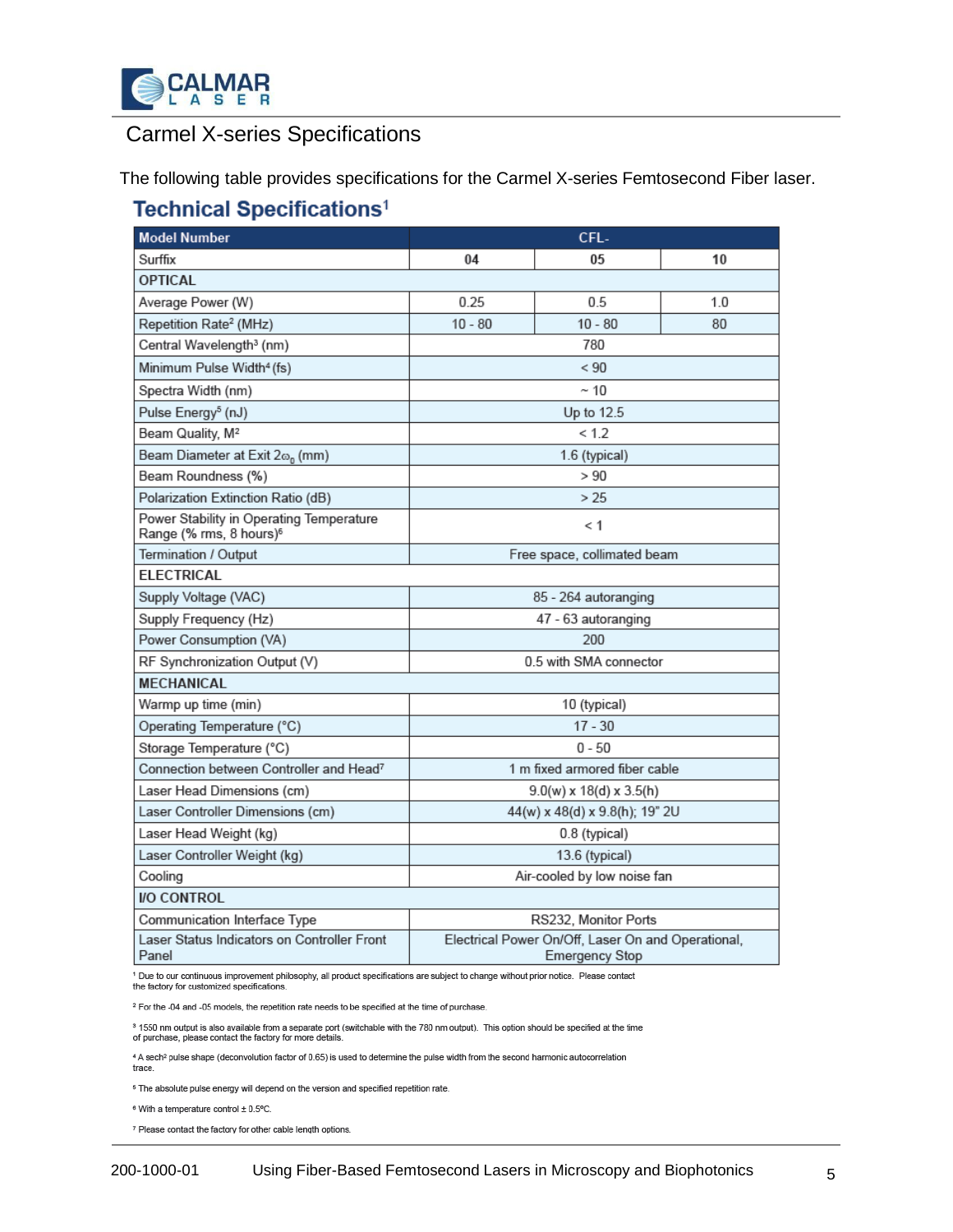

# Carmel X-series Dimensions

The Laser Head and Controller are connected by a flexible shielded fiber with length of 80 cm.

#### **Laser Head**



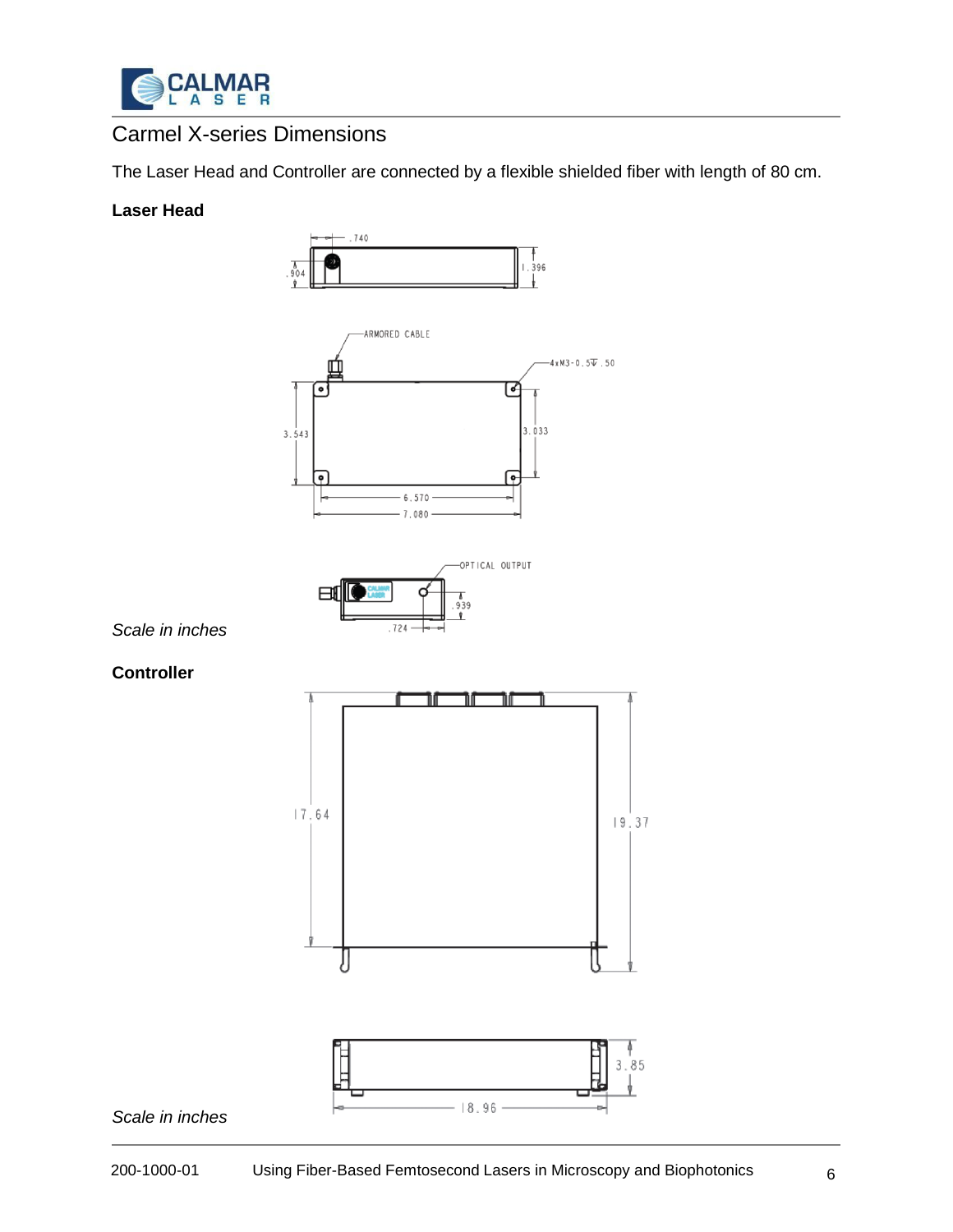

# Carmel X-series Performance

The following test results provide an indication of the optical performance of the X-series.



Pulse autocorrelation trace on a linear scale



# Measured on an optical spectrum analyzer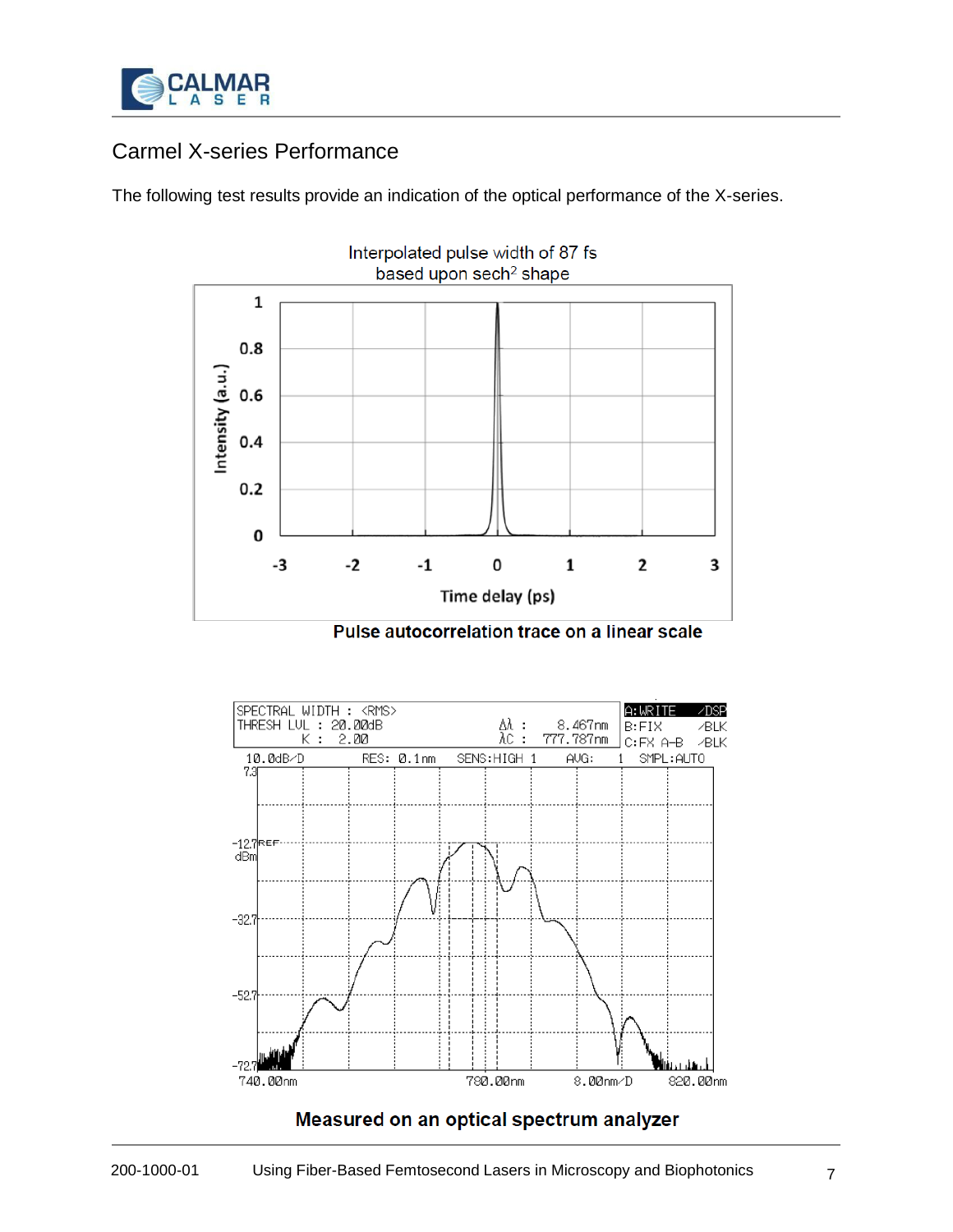

# Beam Quality



Measured on an Ophir beam profiler



## Power Stability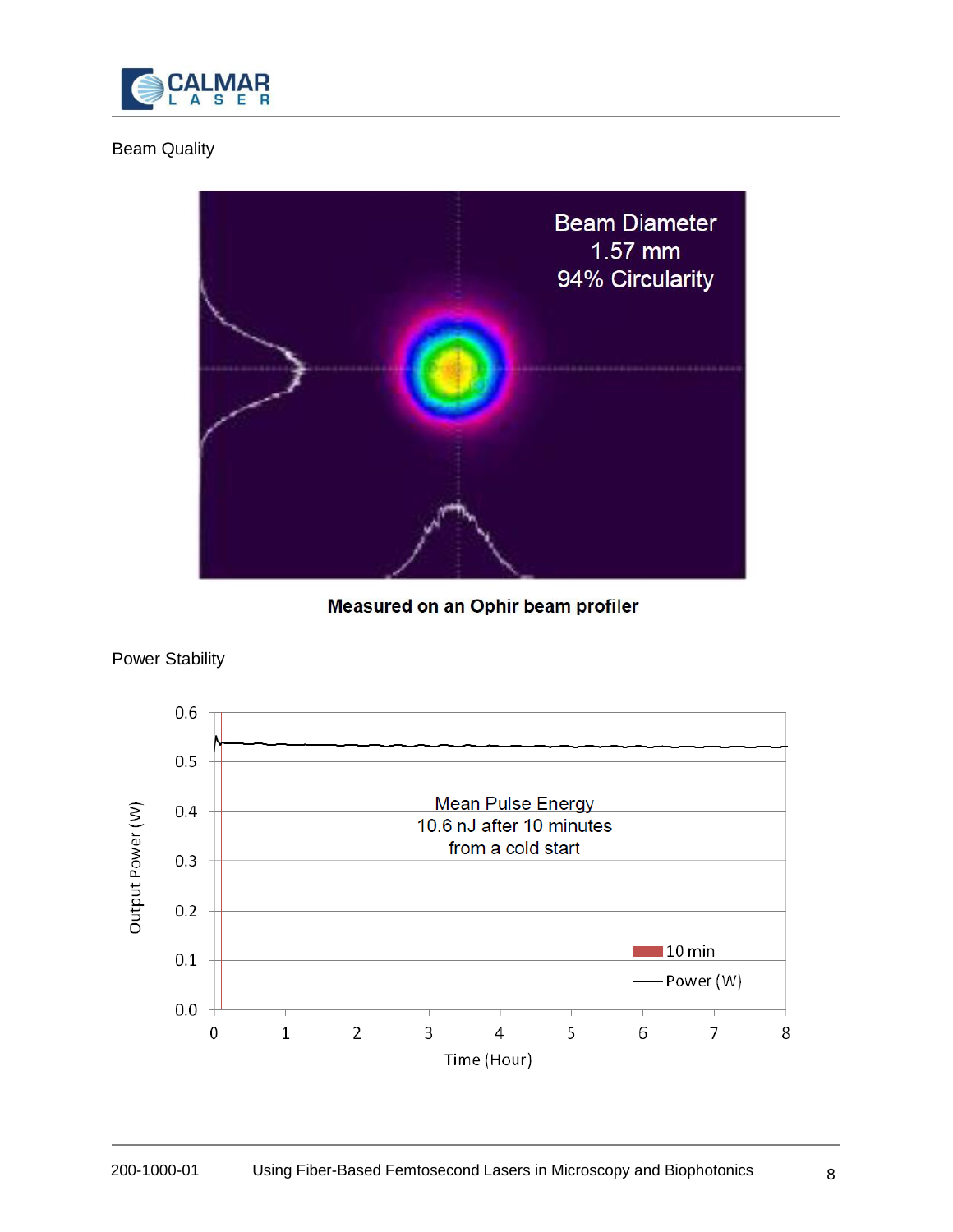

# Carmel Applications

The Carmel femtosecond laser has many applications:

- Multiphoton microscopy
- **Biophotonics**
- Ti:sapphire oscillator
- Materials characterization
- Optical coherent tomography
- Non-linear optical studies
- Optical metrology
- Terahertz radiation
- Intra-Tissue Refractive Index Shaping

### **Multi-Photon Microscopy**

The short pulse and high beam quality of the Carmel laser allow it to be focused tightly with high beam intensity for multi-photon microscopy. In this application, fluorescence only occurs when the laser intensity is sufficiently high to create absorption of multiple photons at one time, usually only at the focal point of a beam. By scanning this focus in three dimensions and collecting the fluorescent light, a three dimensional beam image can be created as shown below.



Because absorption only occurs at the highest intensity, it's possible to have spatial resolution smaller than a wavelength of light with use of high Numerical Aperture focusing lenses. Furthermore, because scattered input light is too low an intensity to create added florescence, it does not cause interference or reduction of resolution on deeper scans. As such the depth of the three dimensional image is only limited by the available source power and emission detection level. In practice, powers above a few 10s of mW can cause damage, even in a scanning application, and image depth is often limited to 100s of  $\mu$ m from the surface. However, optical losses in the microscope and scanning system, especially if they are not optimized for the infrared, can cause a requirement for 100s of mW of source laser power to reach the damage threshold limits for maximum depth.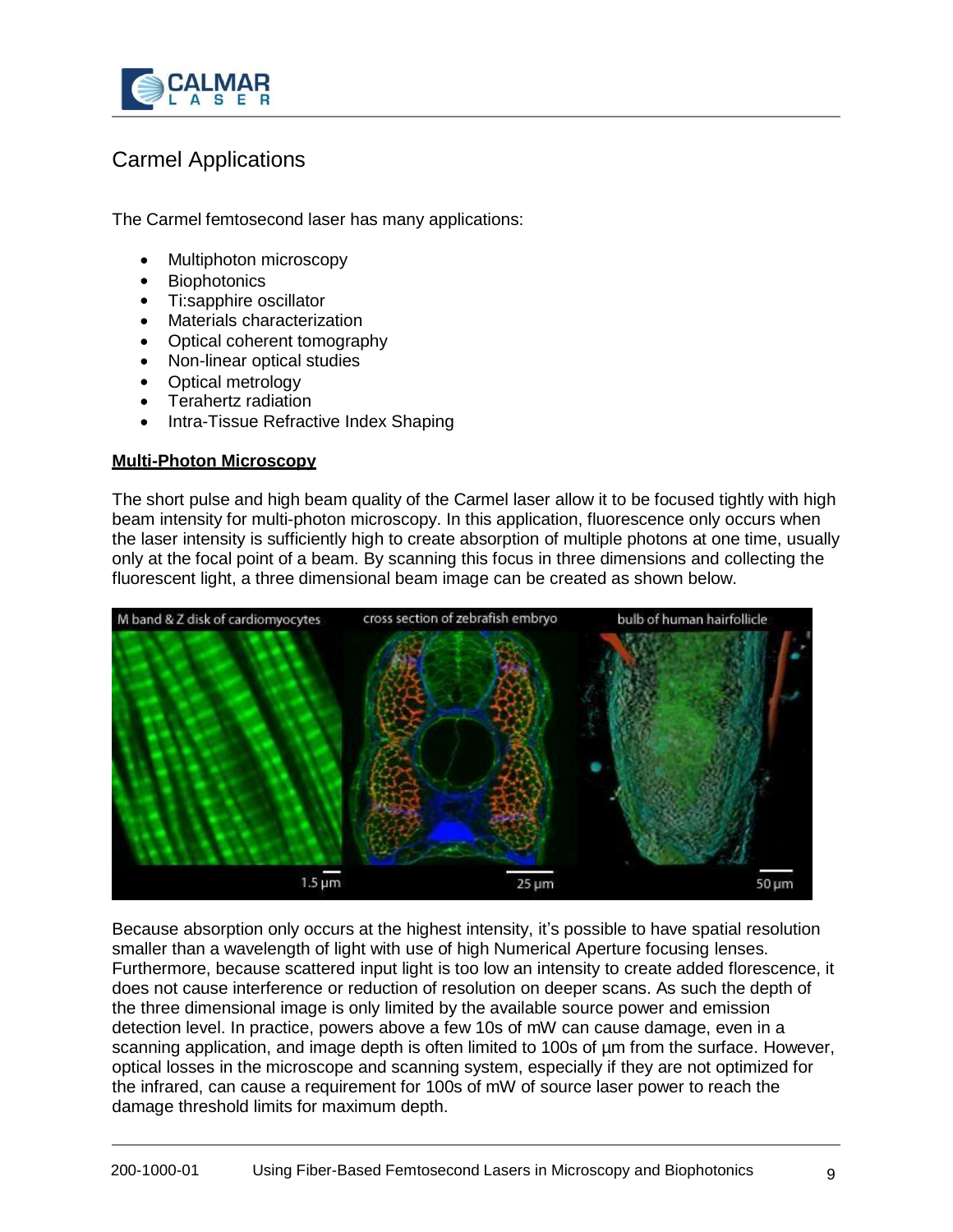

Compared to Confocal Microscope Imaging, Multi-photon Imaging relies on a nonlinear absorption process which offers the following advantages:

- Inherent z-axis (depth) resolution
- Higher resolution- close or even beyond the diffraction limit (multiphoton excitation)
- Fast capable of following physiological processes
- Higher sensitivity no confocal aperture that blocks up to 99% of emission
- Increased penetration depth due to reduced interference from scattered light.
- Reduced photodamage/ photobleaching
- In-vivo imaging with reduced photodamage to sample.
- Possibility of fluorescent lifetime imaging
- A Confocal Microscope system is complex and for UV excitation needs fused silica optics

Of note, new dyes and florophores have become readily available with improved absorption in the 780 nm range.



#### **References for Multi-Photon Imaging**

Warren R. Zipfel, Rebecca M. Williams, Richard Christie, Alexander Yu Nikitin, Bradley T. Hyman,and Watt W. Webb, "Live tissue intrinsic [emission microscopy](http://www.pnas.org/content/100/12/7075) using multiphoton[excited](http://www.pnas.org/content/100/12/7075) [native fluorescence](http://www.pnas.org/content/100/12/7075) and second harmonic generation", PNAS

Fritjof Helmchen & Winfried Denk, "Deep Tissue two-photon microscopy", Nature Methods, Vol. 2, No. 12, Dec. 2005, p. 932

### **Related Web Links:**

Live tissue intrinsic emission microscopy [using multiphoton-excited native fluorescence](http://www.pnas.org/content/100/12/7075) and [second harmonic](http://www.pnas.org/content/100/12/7075) generation, Warren R. Zipfel, Rebecca M. Williams, Richard Christie, Alexander Yu Nikitin, Bradley T. Hyman,and Watt W. Webb\*

[Small animal in vivo imaging market](http://www.bioopticsworld.com/articles/2013/06/small-animal-in-vivo-imaging-market-to-reach--1-55b-in-2017--say.html) to reach \$1.55B in 2017, says report

Microscopy technique heightens understanding [of brain cell death during stroke](http://www.bioopticsworld.com/articles/2010/10/microscopy-understanding-brain-cell-death-during-stroke.html)

Two-photon excited [fluorescence imaging is useful](http://www.bioopticsworld.com/articles/2013/05/Two-photon-excited-fluorescence-imaging-is-useful-for-identifying-ovarian-tumors-in-mice.html) for identifying ovarian tumors in mice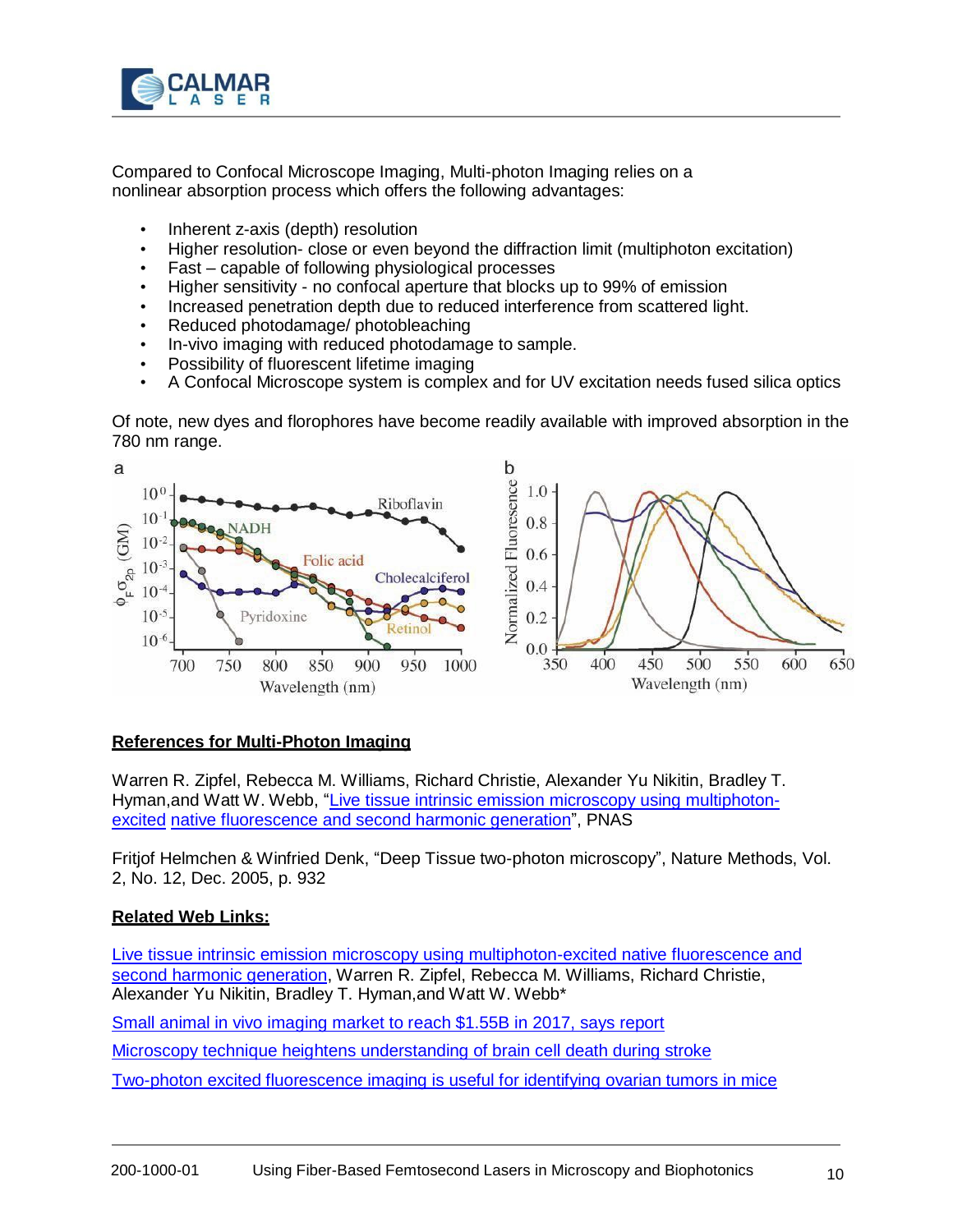

#### **Intra-Tissue Refractive Index Shaping (IRIS)**

Another femtosecond laser application for vision correction is Gradient Index Microlenses generated by scanning femtosecond laser pulses inside the cornea for in situ creation of customized Intraocular Lenses (IOLs). This technique allows correction for errors in cataract surgeries that are can occasionally have more than 1 Diopter of residual refractive error.



Using femtosecond laser pulses to target a predetermined 3-D space can typically cause a 1% change in refractive index. Using a 500-mW laser, an inscribing speed of 120 mm/sec and higher could be achieved with 0.8-um resolution of the inscribing pattern. [1]

Ohthalmic hydrogel polymers are micromachined with near-infrared femtosecond laser pulses. Refractive index changes up to +0.05 have been obtained, and lateral gradient index refractive structures are written into the flat polymers. By measuring the transmitted wavefront of the micromachined polymer, astigmatism as high as 0.8 diopters can be induced in the micromachined region. [2]

Interferogram of polymer sample with cylindrical lens written in dotted rectangular area. The solid curve represent the trend of fringe of the bulk sample. The additional curve in rectangular area shows additional parabolic phase added to the bulk sample fringes. [2]



#### **References for IRIS:**

- 1. "Laser [advances custom](http://ophthalmologytimes.modernmedicine.com/ophthalmologytimes/news/modernmedicine/modern-medicine-feature-articles/laser-advances-custom-intrao) intraocular lenses in situ", Ophthalmology Times, Feb 15, 2011.
- 2. "Lateral gradient index [microlenses written in](http://dx.doi.org/10.1364/OME.1.001416) ophthalmic hydrogel polymers by femtosecond laser [micromachining",](http://dx.doi.org/10.1364/OME.1.001416) Optical Materials Express, Vol. 1, Issue 8, pp. 1416- 1424 (2011)